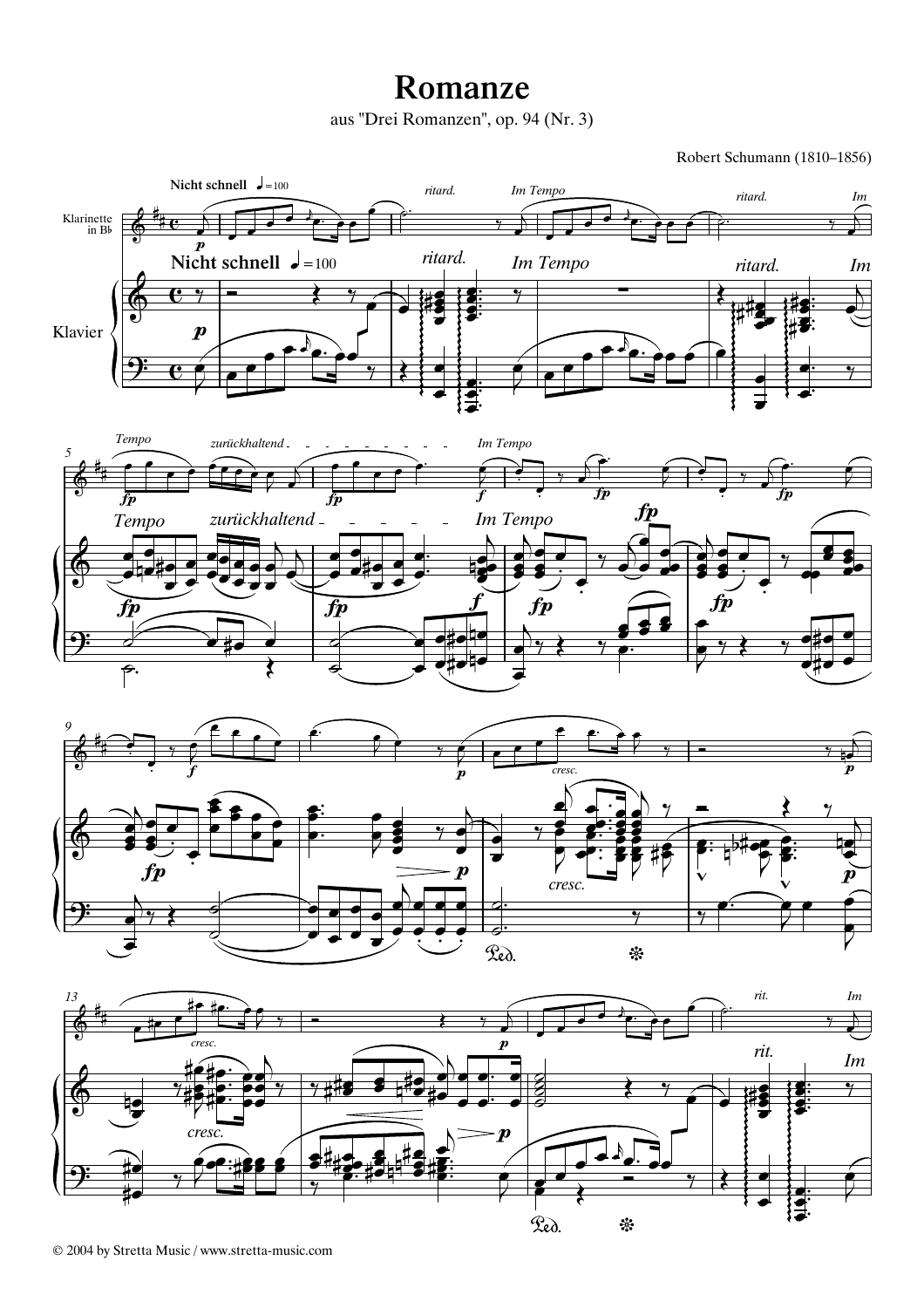





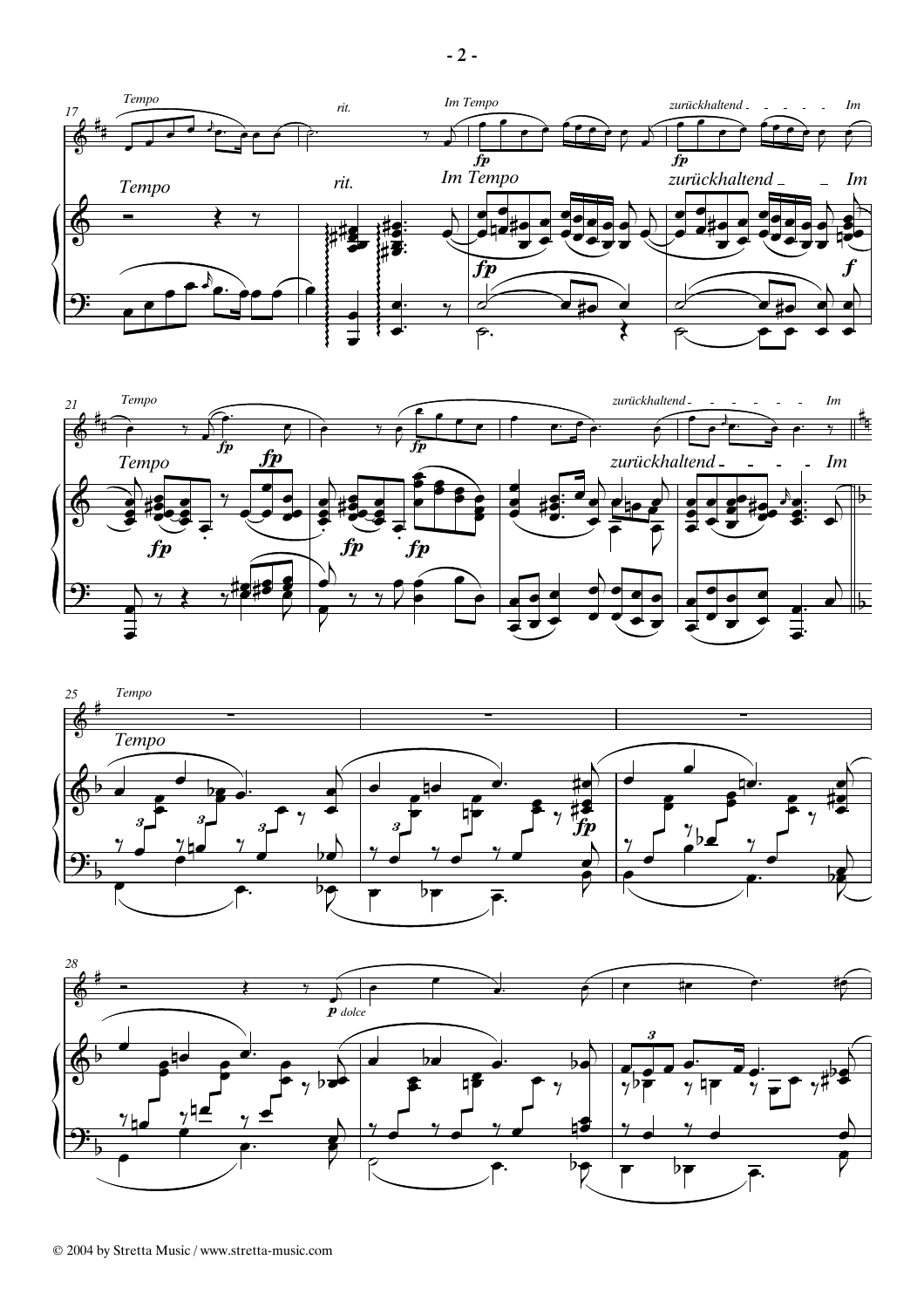





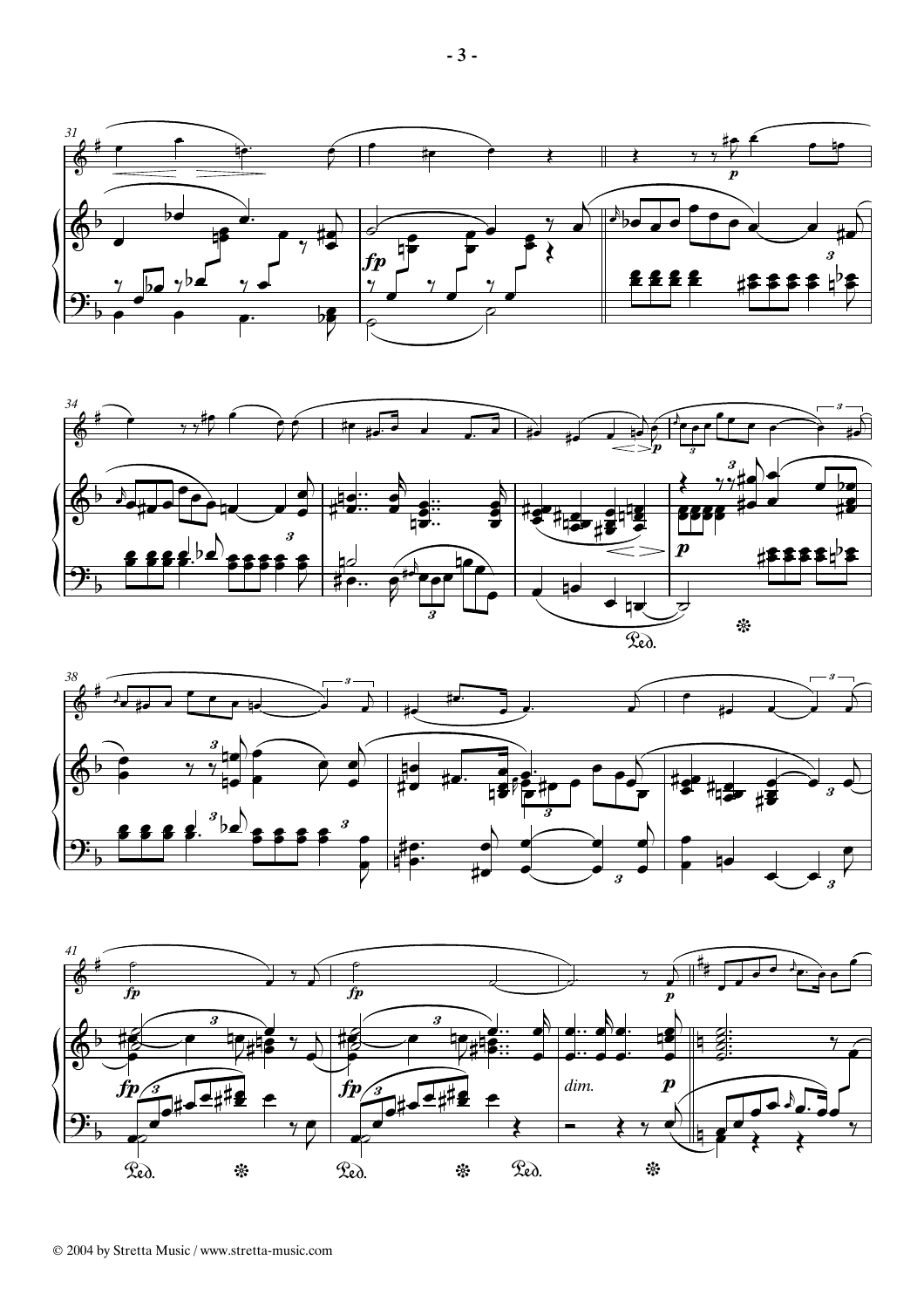





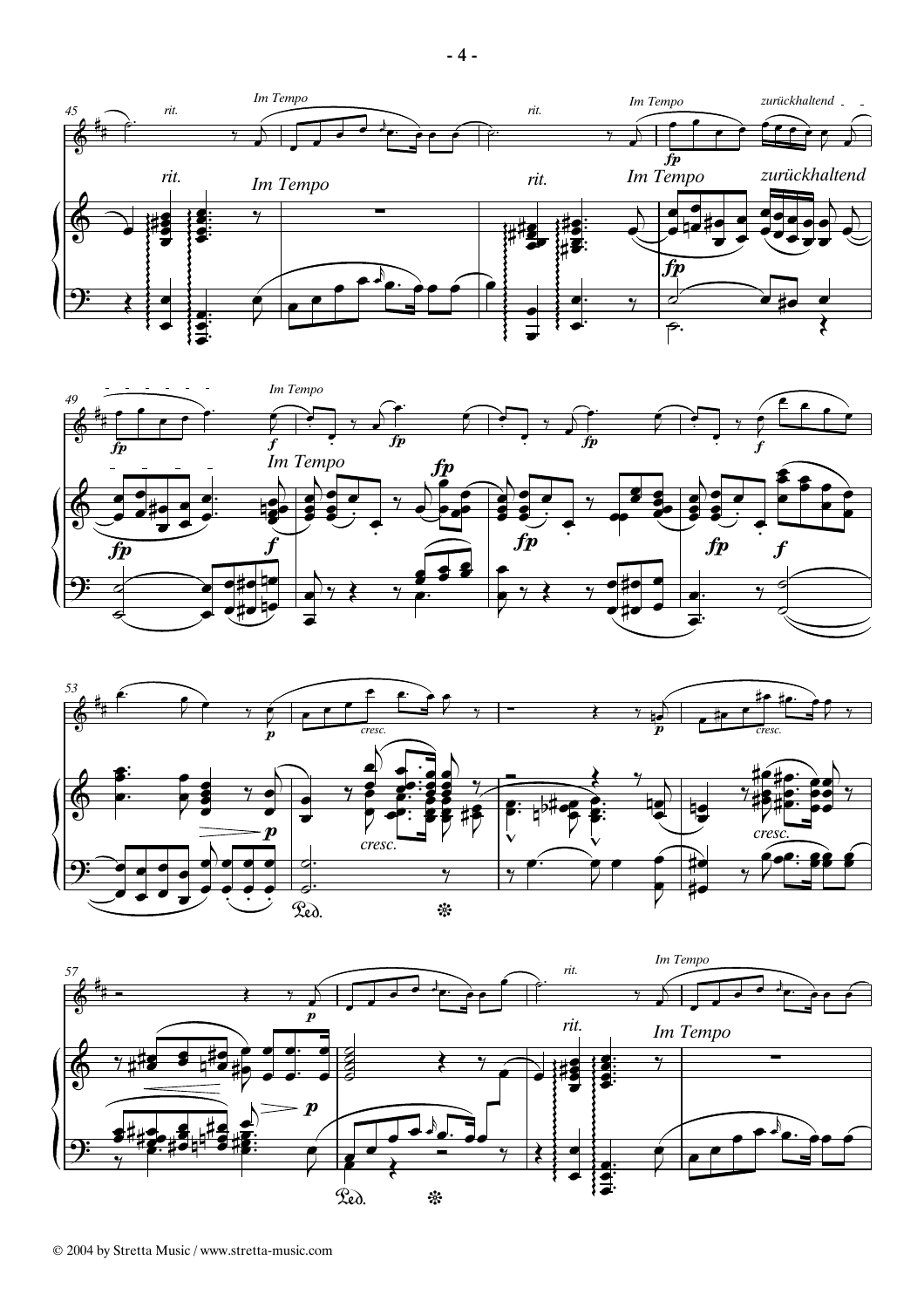





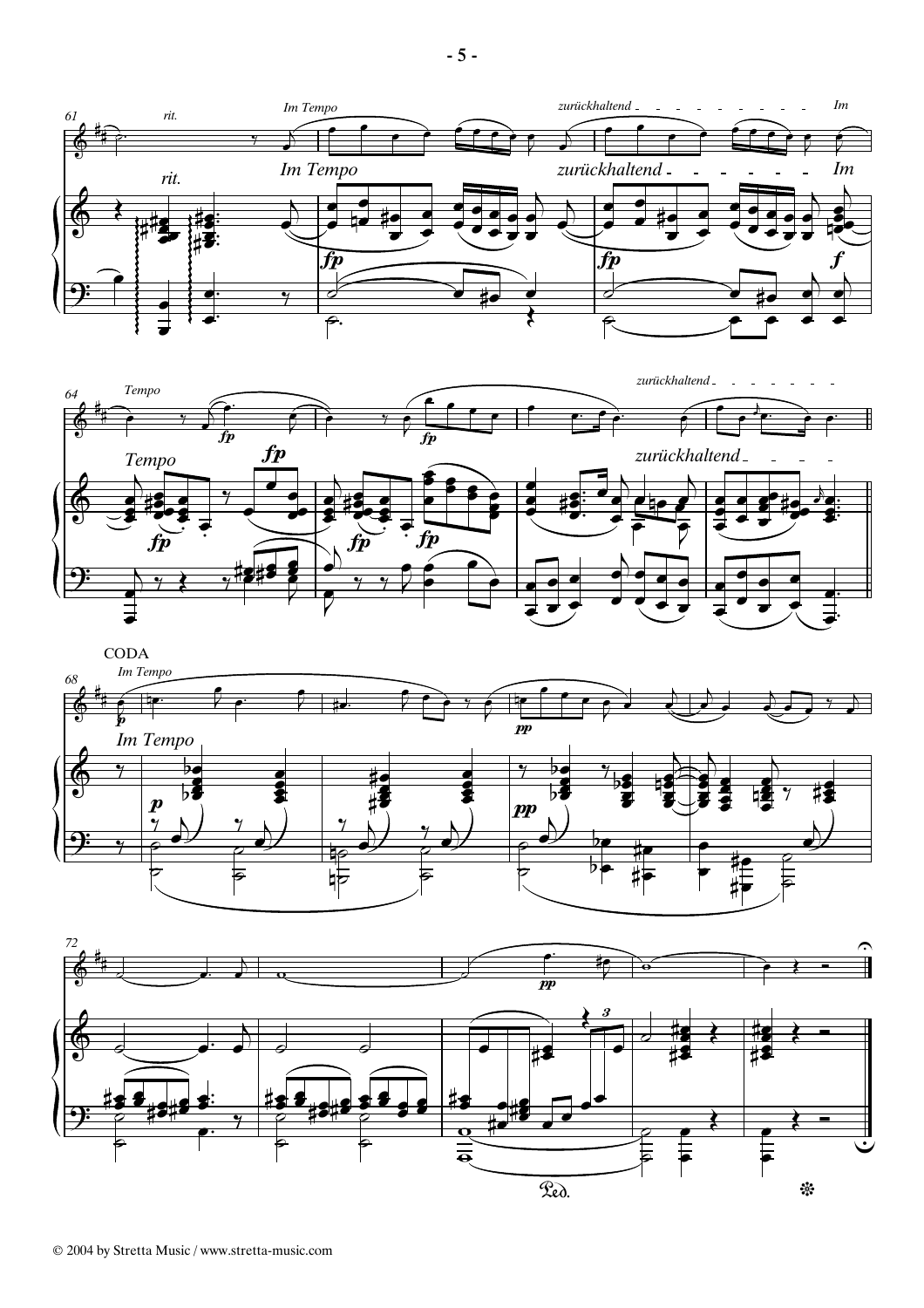Romanze

aus "Drei Romanzen", op. 94 (Nr. 3)

Klarinette in Bb

Robert Schumann (1810–1856)